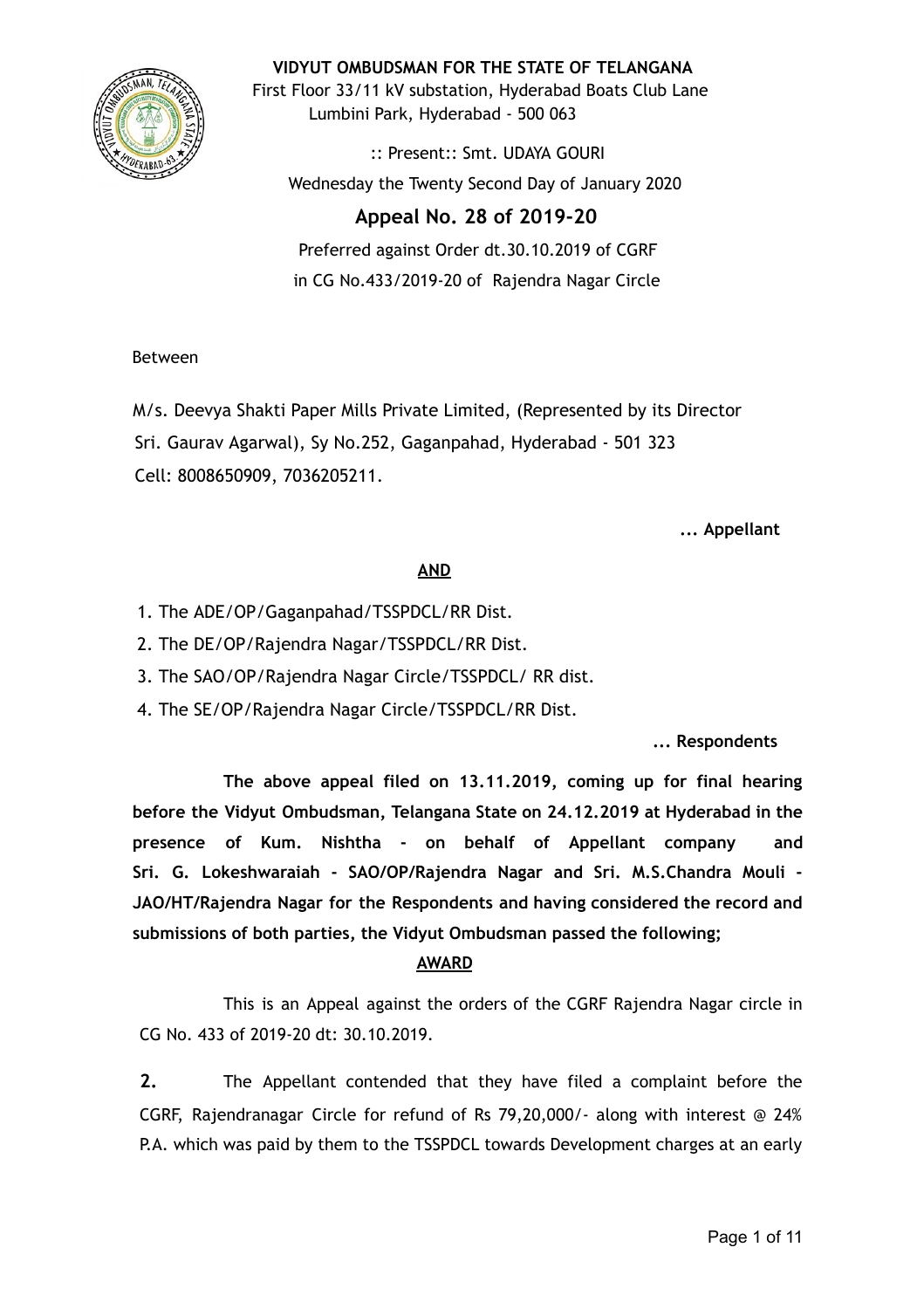date due to oversight towards the service connection No. RJN 759 which was of HT Category standing in the name of M/s. Deevya Shakti Paper Mills Pvt. Ltd and that the learned CGRF failed to appreciate their grievance and the submissions made by them and hence rejected the said complaint, as such they filed the present Appeal.

**3.** The Appellant averred in his Appeal that the Appellant namely M/s. Deevya Shakti Paper Mills Pvt. Ltd. is a registered company having a HT consumer bearing HT No. RJN 759 with a Contracted Maximum Demand (CMD) of 660 KVA for supply of energy and demand from the Respondents. They stated that they filed CG No. 433 of 2019-20 with a prayer to refund Rs 79,20,000/- collected towards Development Charges @ Rs 1200/- per KVA pertaining to the period from Nov'2007 to Sep'2009 and that the Respondents have appeared before the CGRF at the time of hearing and filed their counter vide Lr.No.SE/OP/RJNR/SAO/HT/D.No.176/2019 dt: 16.09.2019 and the learned CGRF rejected their complaint on the basis of the contentions of the Respondent Nos 2 and 3 with regarding to Clause 2.37(a) of Regulation 3 of 2015 without considering the following facts raised by them, more specifically pertaining to the provisions of Regulation 3 of 2004 dt: 05.03.2004 :-

- a. The Hon'ble High Court vide lts order dt: 05.10.2010 passed in WP No.4010,4013,4328,24082 and 25597 of 2005 set aside the order of the then Hon'ble APERC regarding deletion of Clause 5 to 11 of Regulation 3 of 2004.
- b. That there was a similar plea raised by a stakeholder before the Hon'ble High Court vide WP No. 9828 of 2015 and the Hon'ble High Court pleased to pass order dt.08.04.2015 similar to the common order dt: 05.10.2010 of WP No. 4010,4013,4328, 24082 and 25597 of 2005 even though the W.A.No.872 of 2011 was pending before the Hon'ble Divisional Bench of the Hon'ble High Court.
- c. The CGRF has failed to understand the interpretation of the Clause 2.37(a) of Regulation 3 of 2015 which is saying " whether proceeding in respect of the same matter or issue between the same complainant and the licensee are pending before the court, tribunal, arbitrator or any other authorities or a decree or final order has already been passed by any such court, tribunal. Arbitrator or authority as the case may be."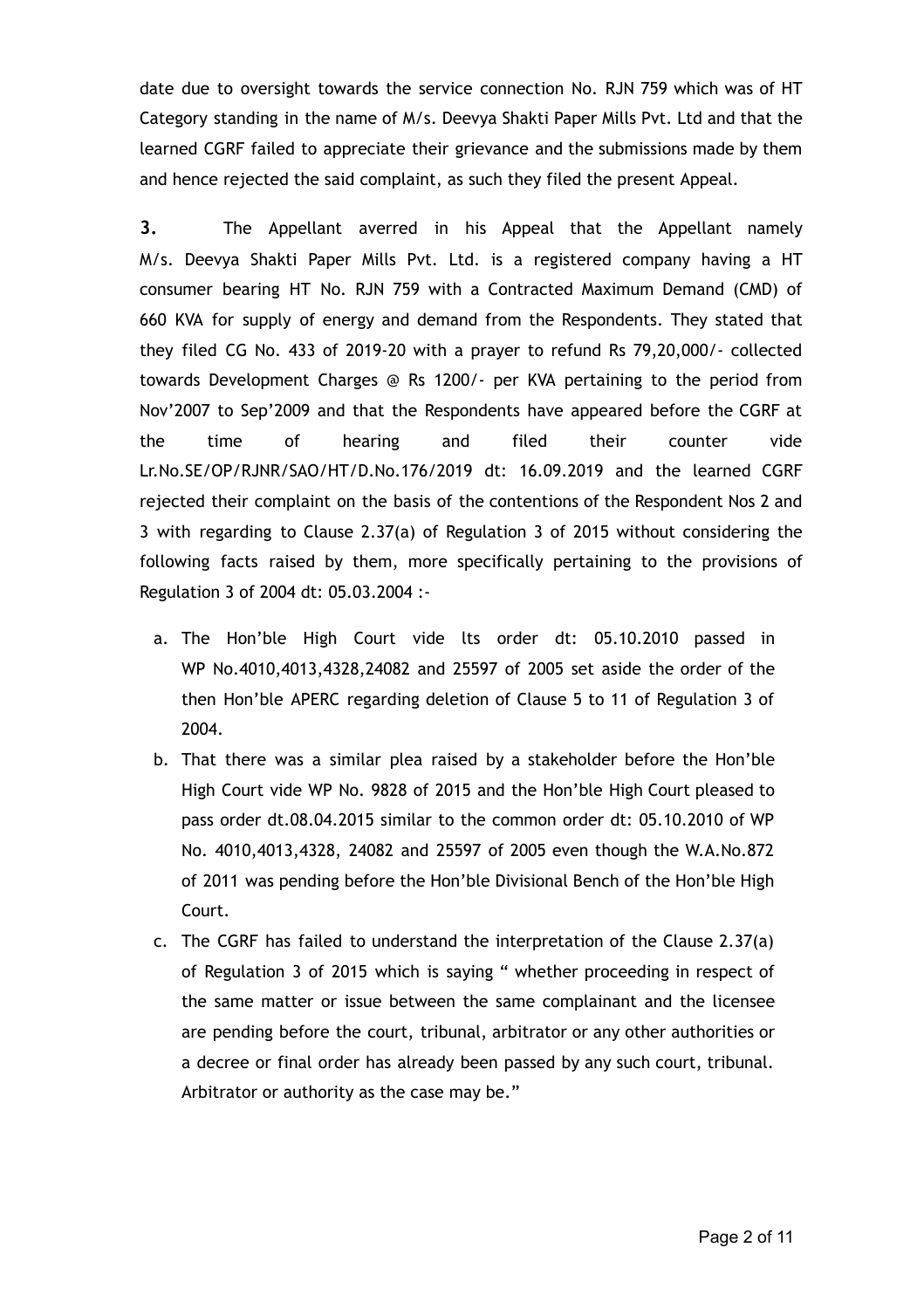The Appellant contended that it is pertinent to note at this juncture It is pertinent to note at this juncture that the Appellant is not a party in the above said WPs and W.A. even though the Respondent No.1 assumed on its own that this Appellant is a party in the said WPs and WA.

That the Hon'ble Forum-II could not interpret properly the clause 2.37(a) of Regulation 3 of 2015 while rejecting the complaint, However, it is submitted that the Writ Appeal No. 872 of 2011 dt.31.10.2011 is between Transmission Corporation if A.P.Limited, Petitioner and M/s. G.S. Oil, Radha Iron Works and Garg Steel and Jairaj Ispat respectively, hence, the Appellant company is no where concerned to the above stated Writ Petitions and Writ Appeal hence, this Appellant should not have been considered by the Hon'ble CGRF as a party in the said WP and WA as prescribed in Clause 2.37(a) before rejecting the complaint. Hence, the said rejection of the CGRF is illegal.

In view of the above said facts, the Appellant pray to allow the present appeal directing the Respondents:-

a. To set aside the order dt.31.10.2019 passed in CG No. 433/2019-20/Rajendra Nagar Circle by the CGRF.

b. To refund Rs 79,20,000/- with interest @ 24% P.A. as prescribed in Clause 4.7.3 of Regulation 5 of 2004 dt.17.03.2004 w.e.f. Date of payment to date of refund and

c. Any other order or orders as deemed fit and proper by the Hon'ble Vidyut Ombudsman under the circumstances of the case and in the interest of justice and fair play.

# **4. Reply of the Respondents**

The Appellant is the HT consumer M/s. Deevya Shakti Paper Mills Pvt. Ltd. bearing SC No. RJN759 released on 17.02.2009 under Category IA phased manner with CMD of 2000 KVA initially on 17.02.2009 and 3010 KVA in 2nd phase on 03/04/2009 making total of 5010 KVA further consumer applied for additional load of 1590 KVA (990KVA+600 KVA) making total load of 6600 KVA accordingly consumer has paid the development charges as per Tariff Order and as per Clause 5.3.3.1 of GTCS.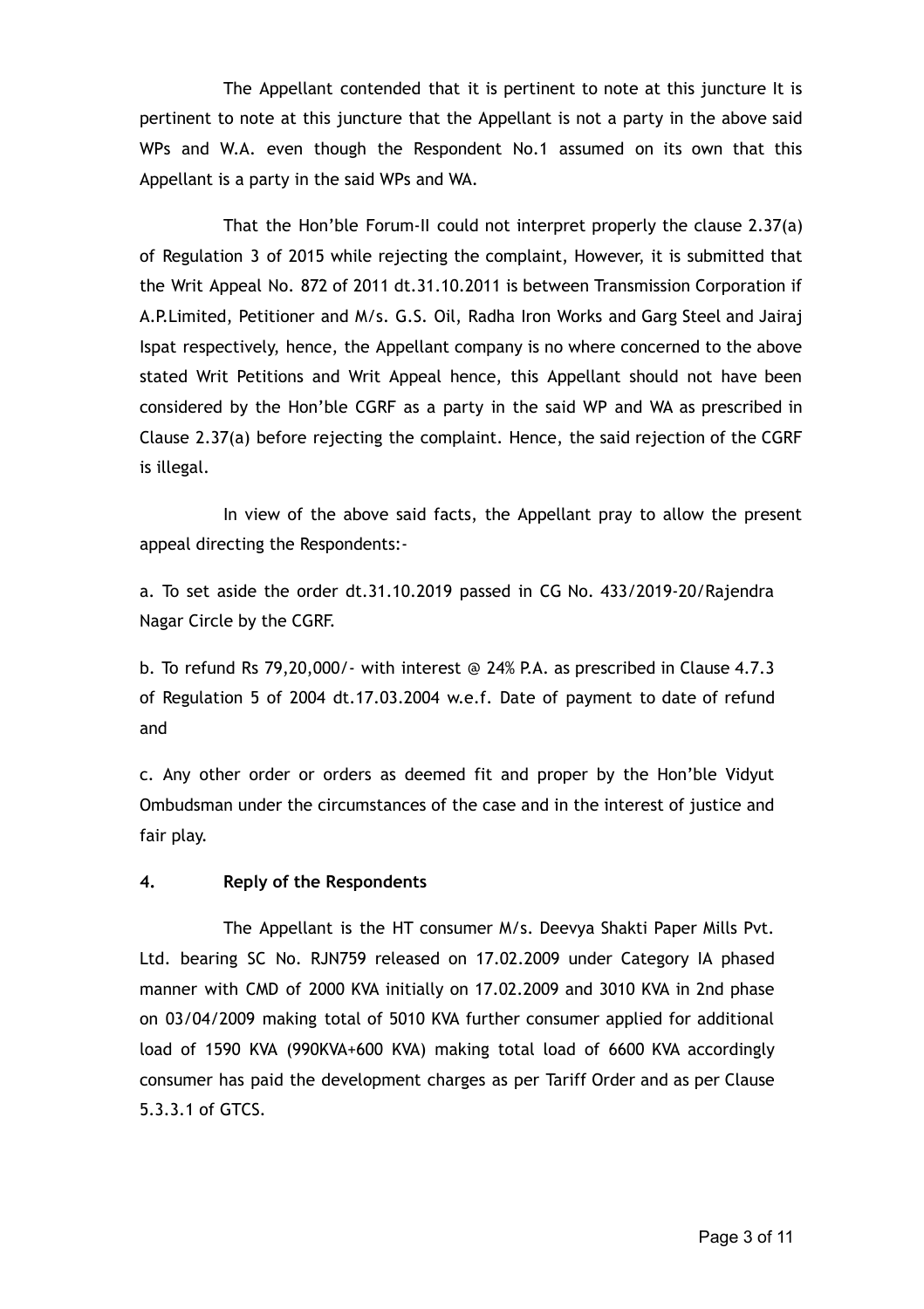That, by a common order dt.05.10.2010 the Commission deleted clauses 5 to 11 of Regulation 3 of 2004 permanently with effect from the date of the said regulation come into force. The Hon'ble High Court has passed its order in WP Nos.4010.4013,4328,24082 and 25597 of 2005 on 05.10.2010 declared that the said order is non-est in the eye of the law and directed the Commission to make a fresh regulation under Section 46 of the Act.

In accordance with the directions of the Hon'ble High Court various consumers approached the Hon'ble High Court and filed Writ Petitioners for refund of security deposit, inturn DISCOM is also filed Writ Appeals against each and every Writ Petitioner which was still pending in Hon'ble Court of Telangana. This Office is unable to take any action in the present case until final orders will be issued by Hon'ble High Court of Telangana in this subject.

Therefore, in view of the above submission it is requested to arrange to dismiss the grievance of the consumer, as the case is pending at the Hon'ble High Court of Telangana, or pass such other suitable orders in this matter.

# **5. Rejoinder of the Appellant.**

### **In reply to para No.1**

That the Respondent No.4 categorically admitted that the Appellant has paid Development Charges for CMD of 6600 KVA. Please note that the Appellant has paid @ Rs 1200/- per KVA for 6600 KVA.

### **In reply to para No.2**

That the Respondent No.4 categorically admitted that the Hon'ble High Court retained the Clause 5 to 11 of Regulation 3 of 2004.

That the original Regulation 3 of 2004 dt. 05.03.2004 did not empower the Respondents to collect any Development Charges @ Rs 1200/- per KVA. Hence, the collection of Development Charges for 6600 KVA @ 1200/- per KVA is not correct, illegal and liable to be refunded.

In respect of Clause 5 to 11 of Regulation 3 of 2004. The Hon'ble High Court retained the said clauses in the Regulation vide its order dt. 05.10.2010 in WP No.4010 of 2005 and batch. Again vide its order dt.18.04.2015 in WP No. 9828 of 2015.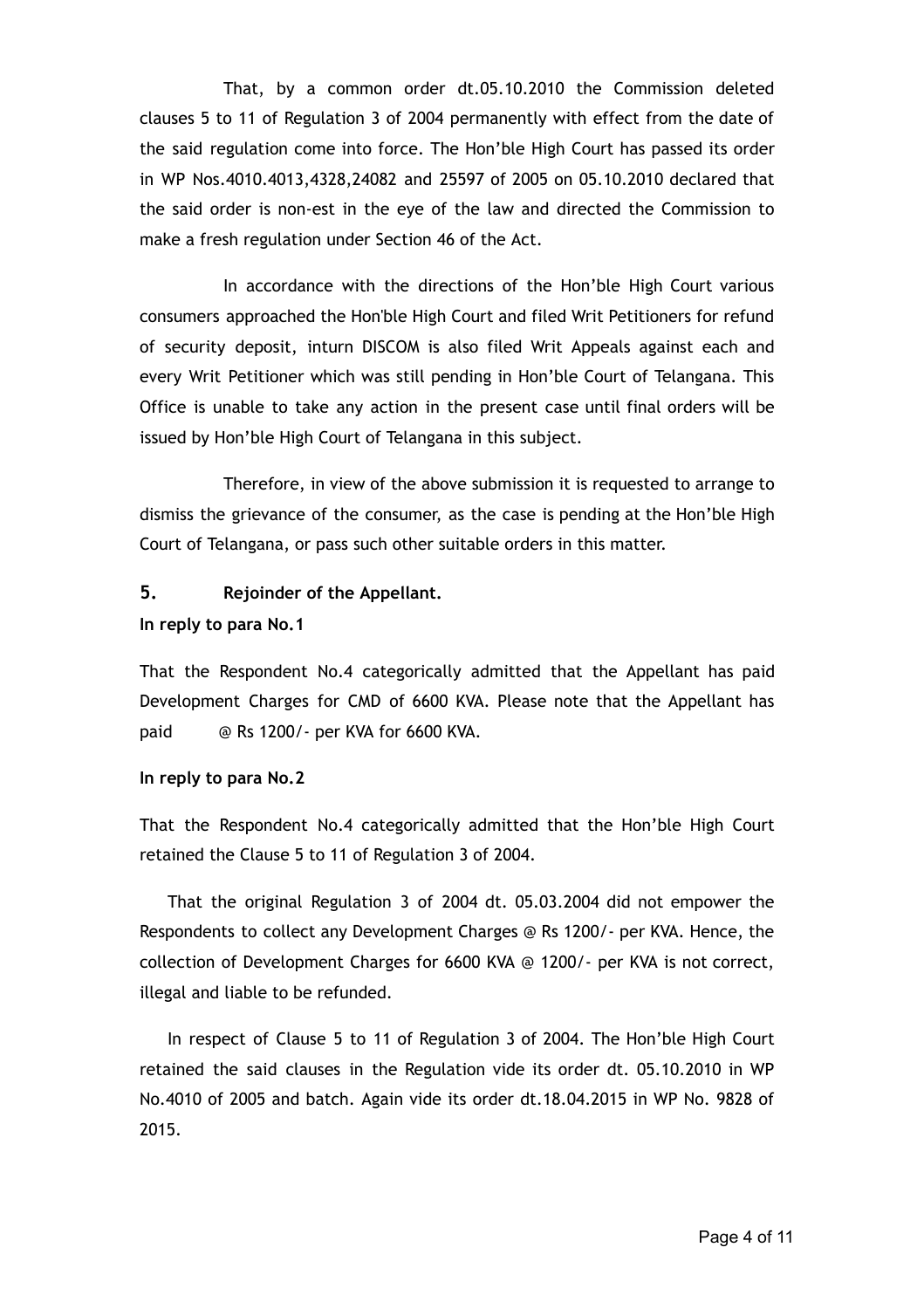It is pertinent to note at this juncture that W.A.No. 872 of 2011 is pending since 24.12.2010 before Hon'ble Divisional Bench of Hon'ble High Court of Telangana. Even though subsequently the Hon'ble Single Judge of Hon'ble High Court has passed the order on 18.04.2015 in WP No. 9828 of 2015 mentioning that "the present Writ Petition is also allowed in terms of the ratio laid down by the Single Judge of this Court in the said common order dt.05.10.2010 of WP No. 4010 of 2005 and batch."

Since the Hon'ble Single Judge of Hon'ble High Court passed the order on 18.04.2015 even though the W.A.No.872 of 2011 was pending before Hon'ble Division Bench of Hon'ble High Court as on 18.04.2015, this Hon'ble Authority also have the jurisdiction to proceed with the present appeal and pass the award based on the merits of the Appeal.

That even if we assume that the Clause 5 to 11 of Regulation 3 of 2004 are deleted in W.A. order even though the remaining part of the said Regulation will not empower the Respondents to claim Development Charges of Rs 1200/- per KVA.

#### **In reply to Paras 3 to 4:**

That the Hon'ble Supreme Court has passed the order dt: 05.05.1998 between Indian Bank (Petitioner) Vs. Maharashtra State Cooperative Marketing Federation Ltd. (Respondents) which is based on Section 10 of Civil Procedure Code (CPC) 1908. The relevant portion of finding of Hon'ble Supreme Court is extracted here under for consideration of this Hon'ble Authority:-

"The provision of Section 10 is in the nature of a rule of procedure and does not affect the jurisdiction of the court to entertain and deal with the later suit nor does it create any substantive right in the matters. It is not a bar to the institution of a suit. The course of action which the court has to follow according to Section 10 is not to proceed with the "trial" of the suit but does not mean that it cannot deal with subsequent suit any more or for any other purpose.

This provision contained in Section 10 is applicable to all category of cases."

In view of the above, Appellant pray to this Hon'ble Authority to allow the Appeal as prayed for.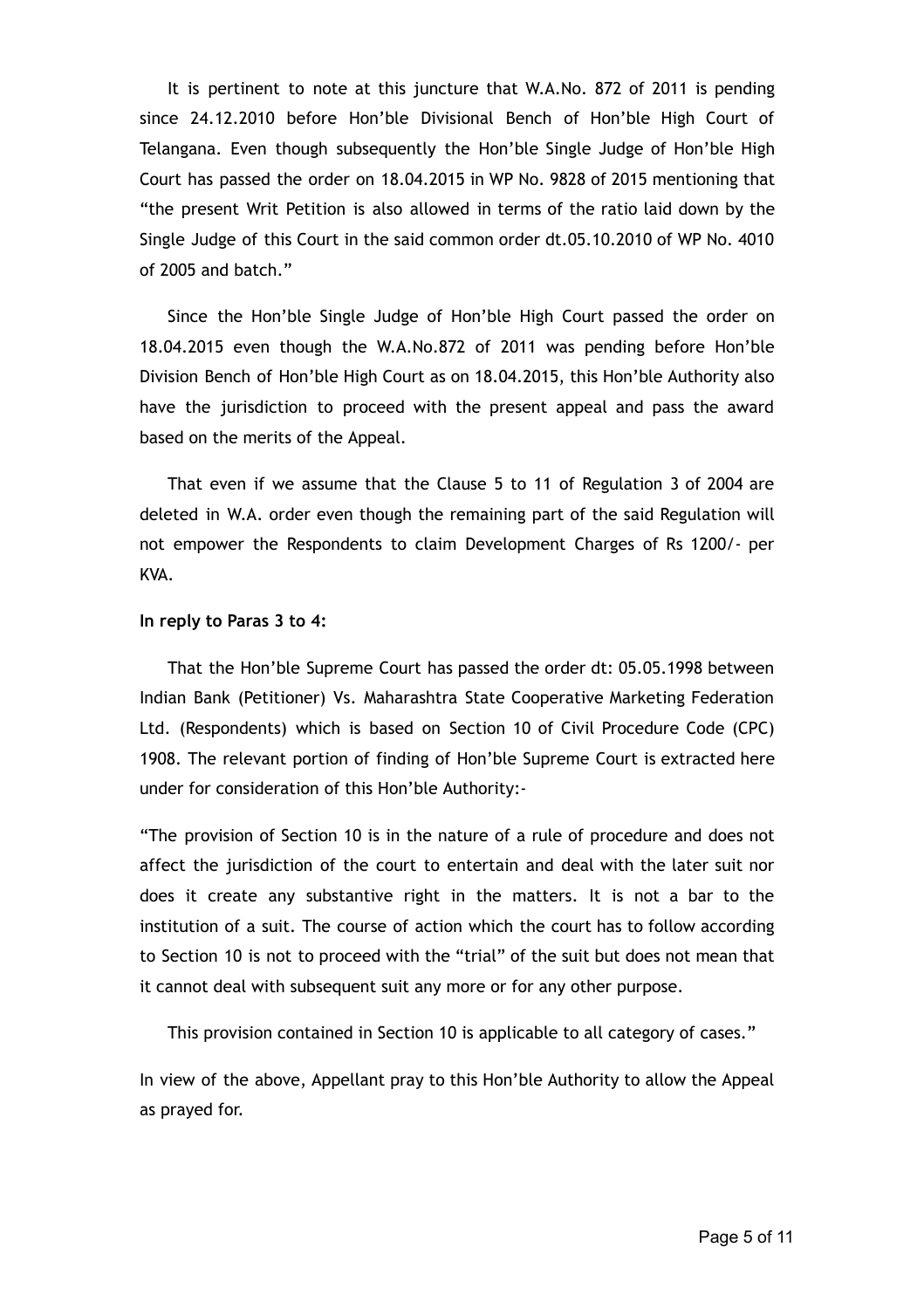# **6. Arguments filed by the Appellant**

The present appeal is filed in respect of claim of Development Charges of Rs 79,20,000/- for CMD of 6600 KVA during the period from Nov'2007 to Sep'2009. The Hon'ble High Court vide its order dt.05.10.2010 in WP No. 4010,4013,4328,24082 and 25597 of 205 set aside the claim of Development Charges.

Aggrieved by the said order the Respondents filed W.A.No.872 of 2011 before the Hon'ble Divisional Bench of Hon'ble High Court which is still pending.

Meanwhile, even when the W.A.No.872 of 2011 was pending as on 08.04.2015, the Hon'ble Single Judge of Hon'ble High Court in similar case vide its order dt: 08.04.2015 of WP No. 9828 of 2015 passed the order in line with its earlier order dt. 05.10.2010 and allowed the WP No. 9828 of 2015.

The Hon'ble Supreme Court in its order dt: 05.05.1998 given its finding on Section 10 of CPC which is as follows:-

*"The provision of Section 10 is in the nature of a rule of procedure and does not affect the jurisdiction of the court to entertain and deal with the later suit nor does it create any substantive right in the matters. It is not a bar to the institution of a suit. The course of action which the court has to follow according to Section 10 is not to proceed with the "trial" of the suit but does not mean that it cannot deal with subsequent suit any more or for any other purpose.*

*This provision contained in Section 10 is applicable to all category of cases."*

# **Section 11 of CPC is extracted hereunder:-**

No Court shall try any suit or issue in which the matter directly or substantially in issue has been directly or substantially in issue in a former suit between the same parties or between parties under whom they or any of them claim, litigating under the same title in a court competent to try such subsequent suit or the suit in which such issue has been subsequently raised and has been heard and finally decided by such court."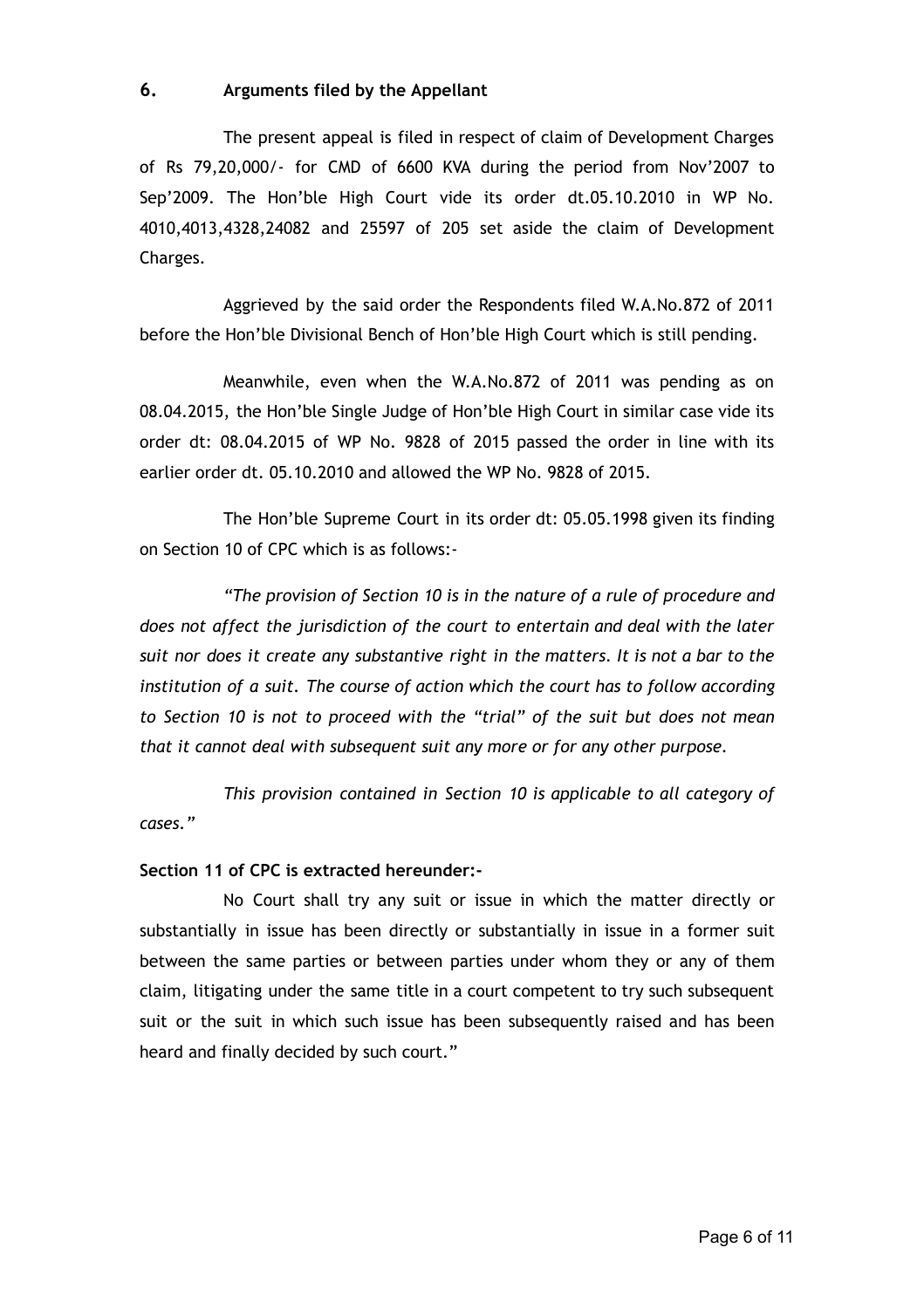The interpretation and applicability will be as follows:-

The doctrine of Res Judicata has been defined in Section 11 of the Civil Procedure Code. The doctrine of the Rs Judicata means the matter is already judged. It means that no Court will have the power to try any fresh suit or issues which has been already settled in the former suit between the same parties.

In the present Appeal the Appellant is not a party in Writ Petition or not a party In Writ Appeal. Hence, the doctrine of Res Judicata does not not apply in the present Appeal.

## **Arguments heard.**

**7.** In the face of the above contentions of the Appellant and the Respondents the following issues are framed:-

### **Issues**

- 1. Whether the Development Charges paid by the Appellant of Rs 79,20,000/ for the period from Nov'2007 to Sep'2009 is entitled for refund ? and
- 2. To what relief?

# **Issue No.1**

**8.** A perusal of the evidence on the record shows that The Appellant M/s. Deevya Shakthi paper Mills Pvt Ltd. filed this appeal for refund of Development charges paid over the period from 2007 to 2009 for the total CMD of 6600 KVA for an amount of Rs 79,20,000/- with interest @ 24% per annum. The CMD of 6600 KVA was released intermittently with initial CMD of 2000 KVA, subsequently were released additional loads of 3010 KVA and 1590 KVA making total CMD of 6600 KVA, the Respondents charged Rs 79,20,000/-towards Development Charges @ Rs 1200/- per KVA. The CGRF disposed the Appeal of the Appellant based on the Clause 2.37(a) of Regulation 3 of 2015 stating that the appeal is not maintainable in view of the Writ Appeal No. 872 of 2011 on the same subject is still pending before the Hon'ble High Court.

The Appellant claimed that the Writ Appeal No. 872 of 2011 dt.31.10.2011 is between Transmission Corporation if A.P.Limited, Petitioner and M/s. G.S. Oil, Radha Iron Works and Garg Steel and Jairaj Ispat respectively, hence, the Appellant company is no where concerned to the above stated Writ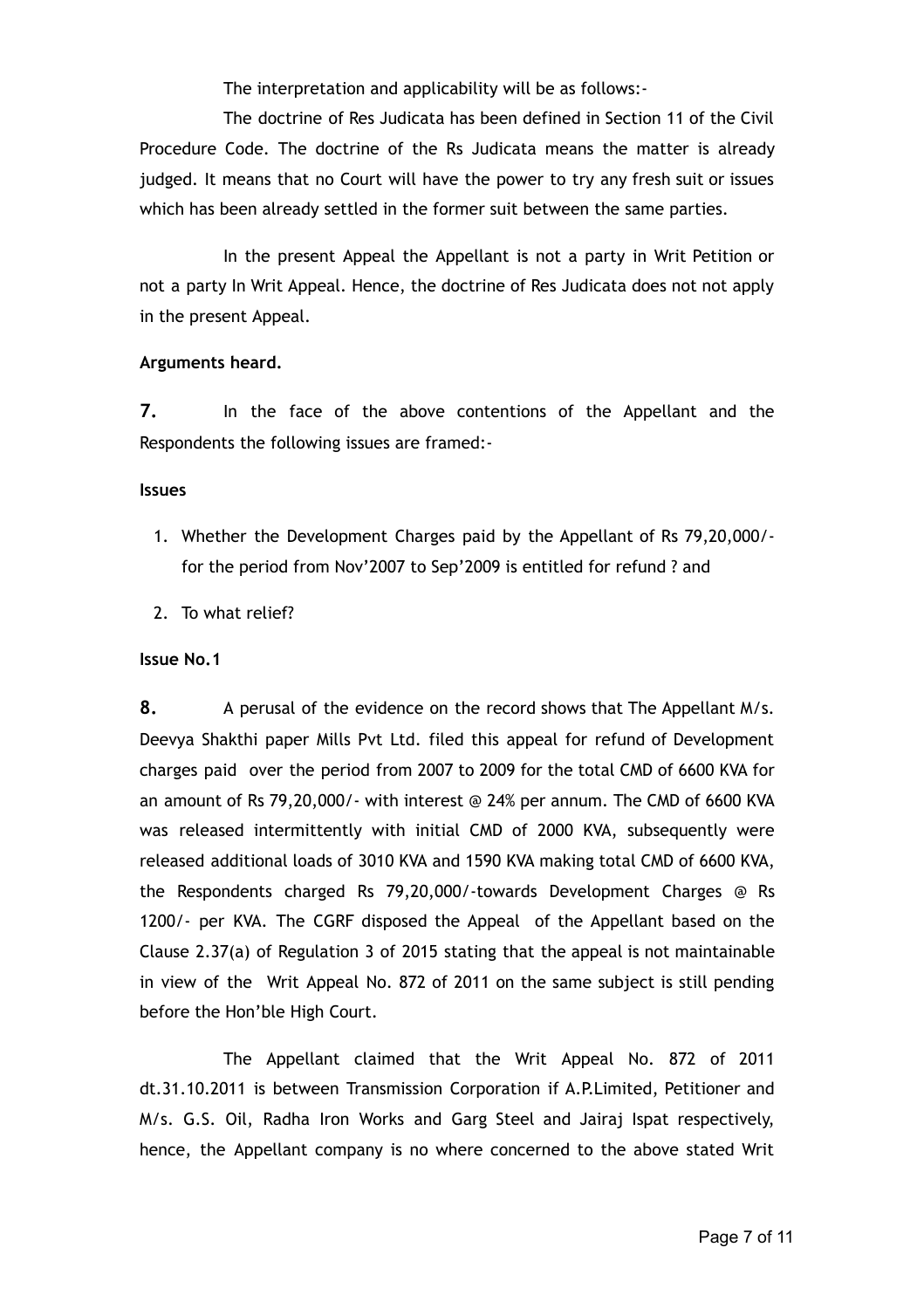Petitions and Writ Appeal, that Hon'ble High Court given directions in WP No. 9828 of 2015 filed by some other stakeholder M/s. Kedia Ispat Limited, seeking collection of development charges as illegal arbitrary, irrational and contrary to Sections 43 and 46 of Electricity Act'2003, wherein the Hon'ble High Court allowed the Writ Petition in terms of the ratio laid down by the learned single Judge of this Court in the said Common Order dt.05.10.2010 in WP No. 4010 of 2005 and batch. The Appellant claimed that the Hon'ble High Court given directions even though the W.A.No. 872 of 2011 was pending before the Hon'ble Divisional Bench of the Hon'ble High Court. Taking que of the above, the Appellant pleaded that disqualification of his appeal in view of pending case in W.A.No. 872 of 2011 is not reasonable and the Clause 2.37(a) of Regulation 3 of 2015 is not applicable to the present case since they are not party in the said W.Ps and W.A.

**9.** A perusal of the dispute shows that the Appellant opposed the levy of Development charges on the Contracted Maximum Demand of 6600 KVA. Section 43 of the Electricity Act 2003, vested the State Commission with the power to authorise the distribution licensee to recover the expenses reasonably incurred in providing any electrical line or electrical plant used for the purpose of giving supply to a person. The Hon'ble Commission notified Regulation No. 3 of 2004 dt.05.03.2004 - *Licensees duty for supply of electricity on request and recovery of expenses for providing of electric line or electrical plant* based on the Section 43 of the Electricity Act,.

Subsequently in R.P.Nos. 1 to 4 of 2005 filed by the Distribution Licensees, the Commission deleted Clauses 5 to 11 of the said Regulation 3 of 2004 permanently w.e.f. the date of the said Regulation came into force. Against the above, some of the stakeholders filed Writ Petitions in the Hon'ble High Court. Subsequently, in the common order dt.05.10.2010, the Hon'ble High Court passed the orders in WP Nos. 4010, 4013, 4328, 24082 and 25597 of 2005 reproduced hereunder :-

*"Further, the Distribution Companies were directed to file all relevant data with the Commission within 60 days of the issue of the order, till a separate regulation under section 46 of the Act is made. Since the clauses in question are not notified as required under Section 181 and were not placed before the Legislature of the State for its approval, the deletion shall be treated as non est in the eye of law. Therefore applying such a law*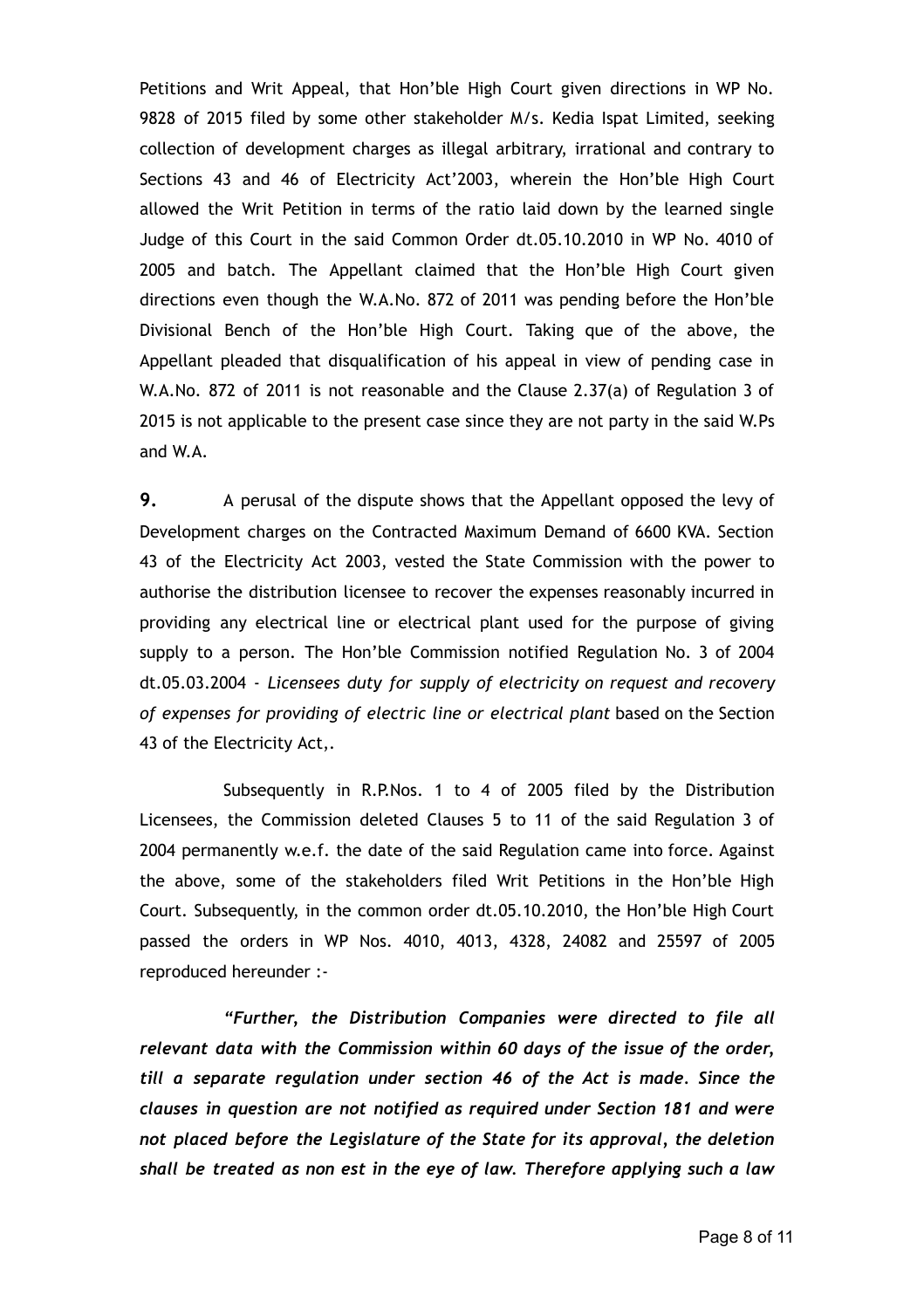# *and making demands for payment of notional development charges for new connections and for additional loads is arbitrary and illegal."*

However, the Transmission Corporation of A.P. Ltd. and Erstwhile APNPDCL filed Writ Appeal against the above given orders in the WP No. 4010 of 2005 and the Batch, vide W.A.No.872/2011, which is still pending in the Hon'ble High Court of Telangana. In view of the said writ appeal pending, the CGRF disposed the present appeal of the Appellant stating that it as not maintainable under Clause 2.37 (a) of Regulation 3 of 2015.

Following the directions given by the Hon'ble High Court in WP No. 4010 of 2005 and the Batch, the Hon'ble Commission notified Regulation 4 of 2013 duly repealing the Regulation No. 3 of 2004. The relevant extract of the introduction of Regulation 4 of 2013 is extracted here under:-

*" In this regard the Commission notified Regulation No. 3 of 2004. However by a common order dt.24.08.2005, in R.P.No.1 to 4 of 2005 filed by the Distribution Licensees, the Commission deleted clauses 5 to 11 of the said Regulation No. 3 of 2004 permanently w.e.f. the date of said Regulation came into force. The Hon'ble High Court passed its order in WP No. 4010,4013,4328,24082 and 25597 on 05.10.2010 declared that the said order is non-est in the eye of law and directed the Commission to make a fresh regulation under Section 46 of the Act.*

*In accordance with the direction of the Hon'ble High Court a comprehensive draft Regulation was made duly repealing the Regulation No. 3 of 2004. The draft Regulation was hosted in the Commission's website seeking comments/suggestions from interested persons and all stakeholders. Public hearing was conducted on 17.06.2013. Considering all comments/suggestions. The Commission issues the following Regulation:*

*In exercise of the powers conferred by Clause (t) of Sub Section (2) of Section (1) of Section 43 and Subsection (1) of Section 181 read with section 46 of the Electricity Act'2003 (36 of 2003) and all powers, enabling It in that behalf, the Andhra Pradesh Electricity Regulatory Commission hereby makes the following Regulation, namely:-"......*

The relevant provisions towards Development Charges introduced in the Regulation 4 of 2013 under Clause 8 is reproduced here under:-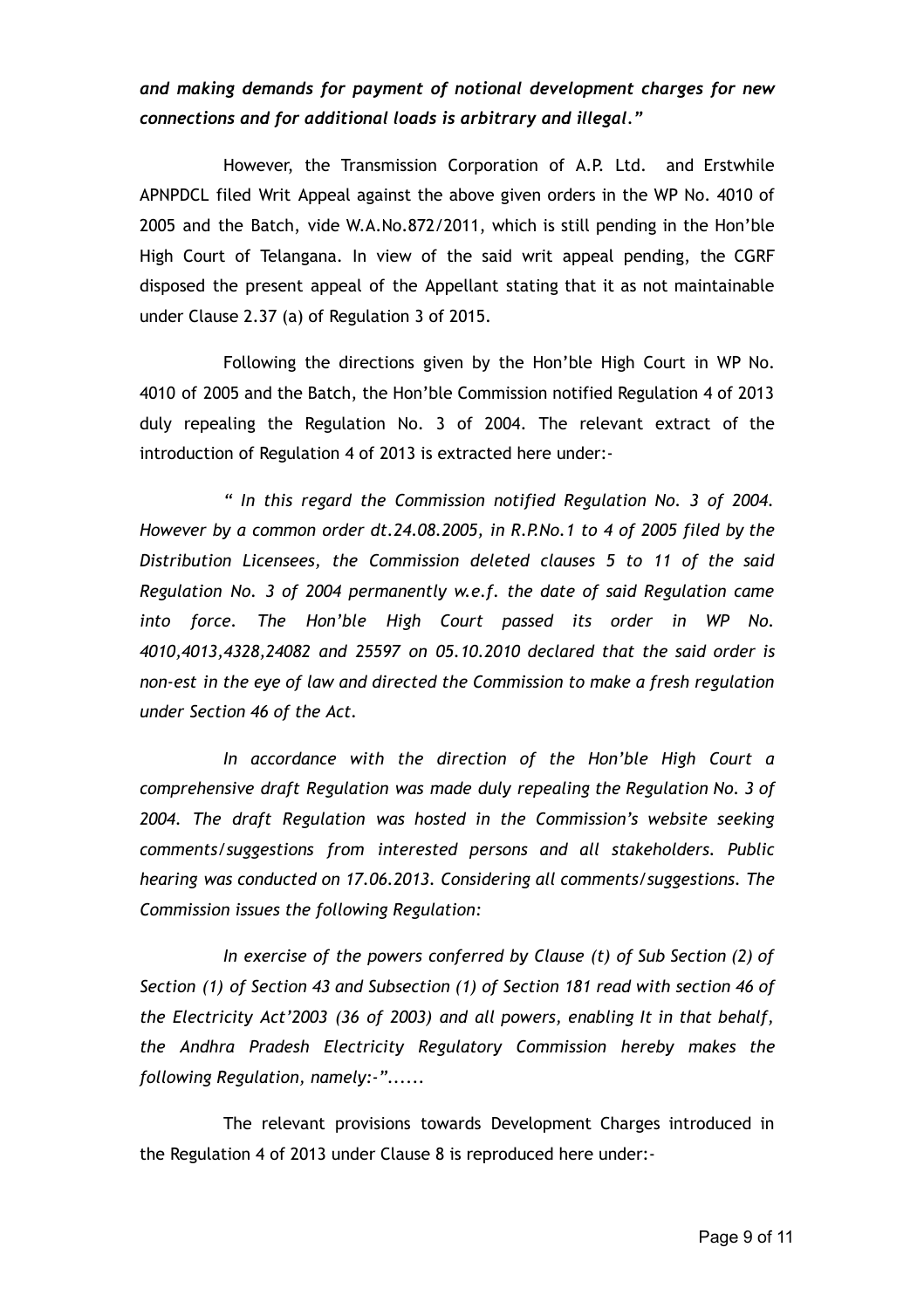**Clause 8: Specific provision for development charges:-**

*1. The Distribution Licensee shall collect development charges subject to the provisions of the Act and this regulation and subject to such directions, orders or guidelines, the Commission may issue from time to time. The Distribution Licensee is authorised to recover from an applicant, requiring supply of electricity, expenses on normative basis towards part of upstream network cost that the Distribution Licensee has already incurred or to be incurrent in extending power supply to the applicant.*

*2. The development charges on normative basis are arrived using shallow approach limiting the network cost to the next immediate higher voltage level. The Distribution Licensee shall levy development charges on per kVA/kW basis as per the schedule (Annexure-I) enclosed.*

The referred Annexure-I of the regulation 4 of 2013, wherein schedule of development charges based on the category of the service is mentioned which is reproduced here under:-

| Annexure-I<br><b>Schedule of Development Charges</b> |                                   |                                                                               |
|------------------------------------------------------|-----------------------------------|-------------------------------------------------------------------------------|
| TariifCategory                                       | Category of Service               | Proposed Development Charges                                                  |
| HT                                                   | <b>HT</b> Services                | 11 kV - Rs.1,200/- per kVA or part thereof,<br>of the Contracted Demand       |
|                                                      |                                   | 33 kV - Rs.1,200/- per kVA or part thereof,<br>of the Contracted Demand       |
|                                                      |                                   | Above 33 kV - Rs 1,000/- per kVA or part<br>thereof, of the Contracted Demand |
| $LT-I$                                               | Domestic Services                 |                                                                               |
|                                                      | i) Upto 500 watts Contracted load | Rs.600/-                                                                      |
|                                                      | ii) 501 watts to 1000 watts       | Rs.1,200/- per Service                                                        |
|                                                      | iii) Above 1000 watts             | $Rs.1,200/- + Rs.1,200/-$ per kW or part thereof<br>of Contracted Load        |
| LT-II                                                | Non-Domestic/Commercial Services  |                                                                               |
|                                                      | i) Upto 250 watts Contracted Load | Rs.300/-                                                                      |
|                                                      | ii) 251 watts to 500 watts        | Rs.600/-                                                                      |
|                                                      | iii) 500 to 1000 watts            | Rs.1,200/-                                                                    |
|                                                      | iv) Above 1000 watts              | $Rs.1,200/- + Rs.1,200/-$ per kW or part thereof<br>of Contracted Load        |
|                                                      | All other LT categories           | Rs.1,200/- per kW or part thereof of<br>Contracted Load                       |

(BY ORDER OF THE 

 $\mathcal{A}$ 

Hyderabad, 19-07-2013.

 $\overline{\mathcal{O}}$ 

M.D.MANOHAR RAJU,<br>Commission Secretary.